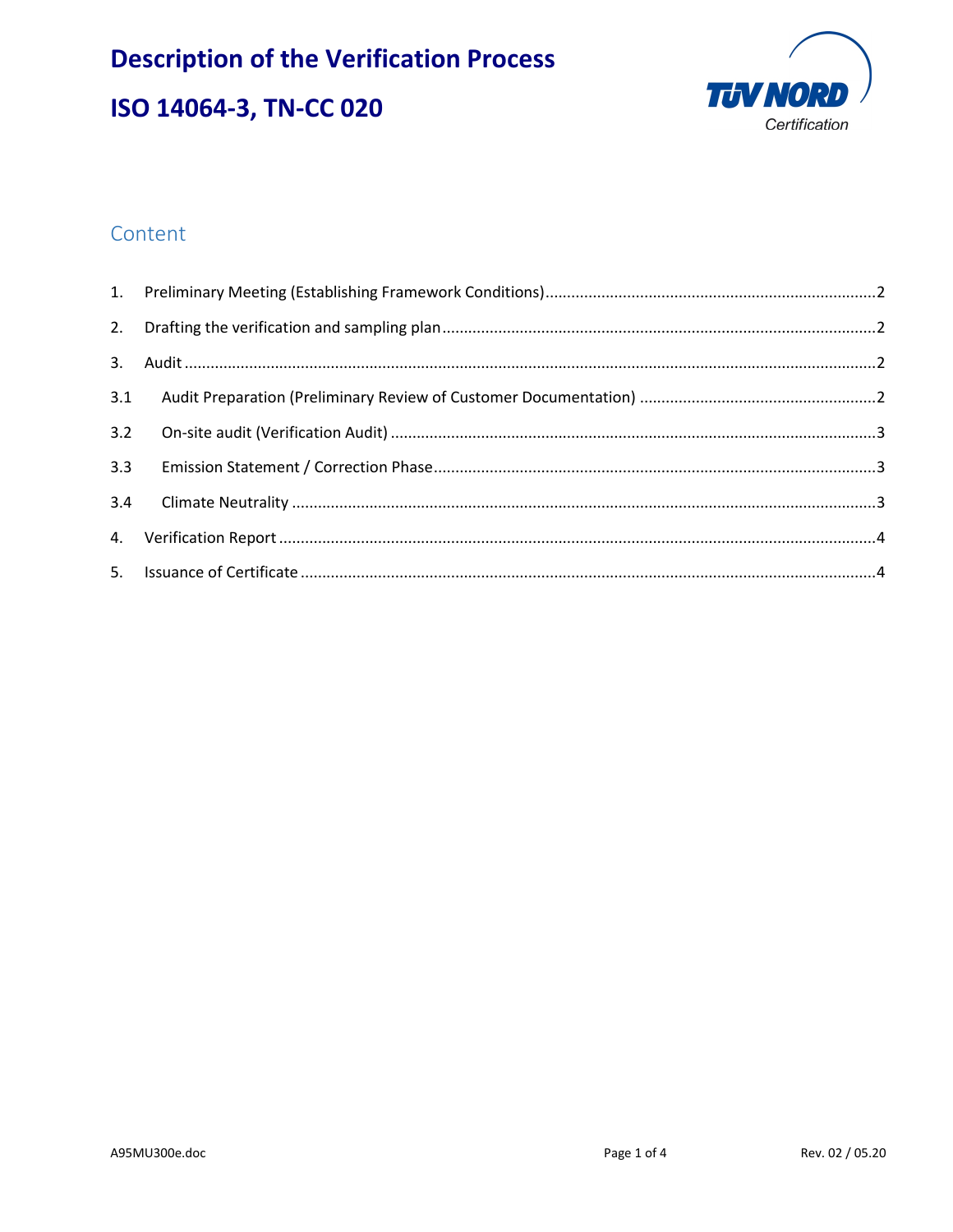# **Description of the Verification Process**





The verification of greenhouse gas inventories according to ISO 14064-3 or TN-CC 020 consists of a preliminary meeting, the drafting of a so-called verification and sampling plan, an audit, the verification report and finally, issuance of the certificate.

## <span id="page-1-0"></span>1. Preliminary Meeting (Establishing Framework Conditions)

The preliminary meeting is carried out before the audit in order to ensure that the verification strived for is feasible. The verifier agrees with the customer on the following points:

- **-** Objectives of the verification
- **-** System boundary (considered business areas, locations, activities, emission sources and greenhouse gases as well as verification period)
- **-** Standard(s) used for the calculation and Level of Assurance<sup>[1](#page-1-4)</sup>

The preliminary meeting is to be documented. The interval between the preliminary meeting and the audit should not exceed 3 months. If the workload during the preliminary meeting differs significantly from the contractually agreed effort, the offer must be revised.

## <span id="page-1-1"></span>2. Drafting the verification and sampling plan

Based on the results of the preliminary meeting, a verification and sampling plan is drawn up by the verifier. While the verification plan serves to describe the necessary inspection steps including a time schedule, the sampling plan serves to describe the necessary data and evidence reviewed in the course of the verification.

### <span id="page-1-3"></span><span id="page-1-2"></span>3. Audit

 $\overline{\phantom{a}}$ 

#### 3.1 Audit Preparation (Preliminary Review of Customer Documentation)

As part of the audit preparation, the documentation submitted by the customer:

- **-** Calculation of the CO<sub>2</sub> inventory
- **-** Documentation report
- **-** Evendence of data sources used

is pre-checked with regard to mathematical errors, discrepancies and the use of incomprehensible or incorrect data/factors. In addition, it is assessed whether the assumptions made are comprehensible and, if in doubt,

<span id="page-1-4"></span>A95MU300e.doc Page 2 of 4 Rev. 02 / 05.20 <sup>1</sup> Must not conflict with the objectives or the standards.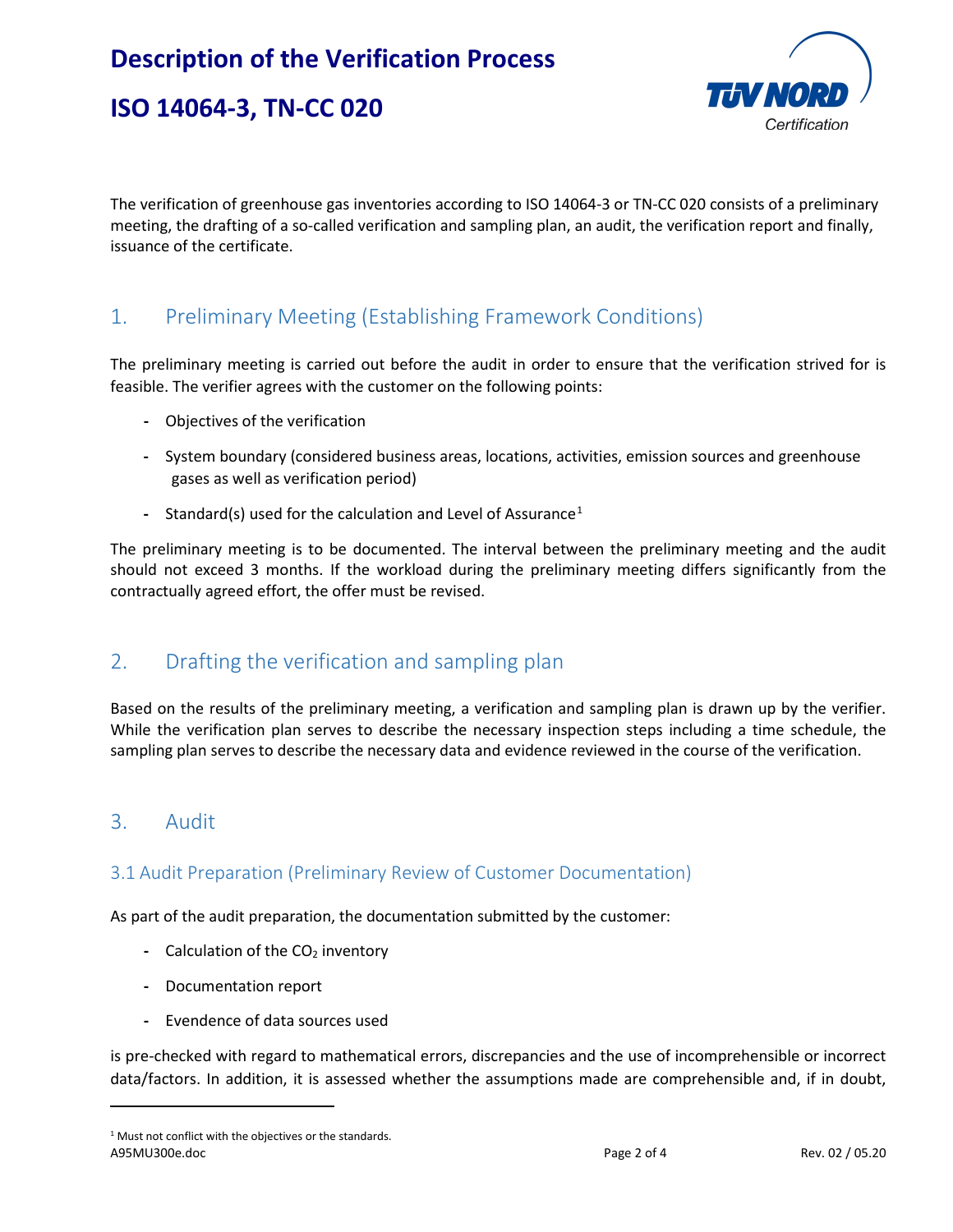# **Description of the Verification Process ISO 14064-3, TN-CC 020**



conservative. Identified errors or discrepancies are recorded in a non-conformity report. If the non-conformities are so serious that verification seems impossible, the verification process is broken off at this point.

In the course of the pre-check, the verification and sampling plan might have to be adapted.

### <span id="page-2-0"></span>3.2 On-site audit (Verification Audit)

The audit takes place at the company's premises. The audit primarily serves the following objectives:

- **-** Clarification of discrepancies and/or deviations in the course of the preliminary inspection
- **-** Review of evidence
- **-** Verification of considered emission sources

All discrepancies and deviations are added to the non-conformity report.

#### <span id="page-2-1"></span>3.3 Emission Statement / Correction Phase

Based on the results of the pre-check and the on-site audit, the reported  $CO<sub>2</sub>$  Footprint is assessed for its accuracy and traceability. It is also assessed whether the requirements of the applied standard have been met.

On the basis of the non-conformity report, the customer is first given the opportunity to correct identified errors and clarify deviations. After the correction phase, the corrections made are checked by the verifier. If there is still a need for correction and deviations are unexplained, there may be a further correction phase. The time period planned for the correction phase must be agreed between the customer and the audit team leader, but should not exceed 3 months.

Finally, the verifier must assess, if the documents provided by the client and the results from the data check and the correction phase are sufficient in oder to clearly prove the accuracy of the verification statement ( $CO<sub>2</sub>$ Footprint).<sup>[2](#page-2-3)</sup> Based on the inspection performed, the verification report is then drafted.

#### <span id="page-2-2"></span>3.4 Climate Neutrality

*If climate neutrality is sought, the review also includes the verification of carbon offsetting by means of retiring carbon credits. The evidence of proper compensation must be provided by the customer. The results of this review are documented in the verification report. If the climate neutrality is successfully verified, the corresponding TÜV mark of conformity will also be awarded in addition to the certificate. The use of the mark of conformity is linked to the certificate, which allows it to be used only as long as a valid certificate exists.* 

l

<span id="page-2-3"></span><sup>2</sup> Considering the parameters agreed on for the verification.